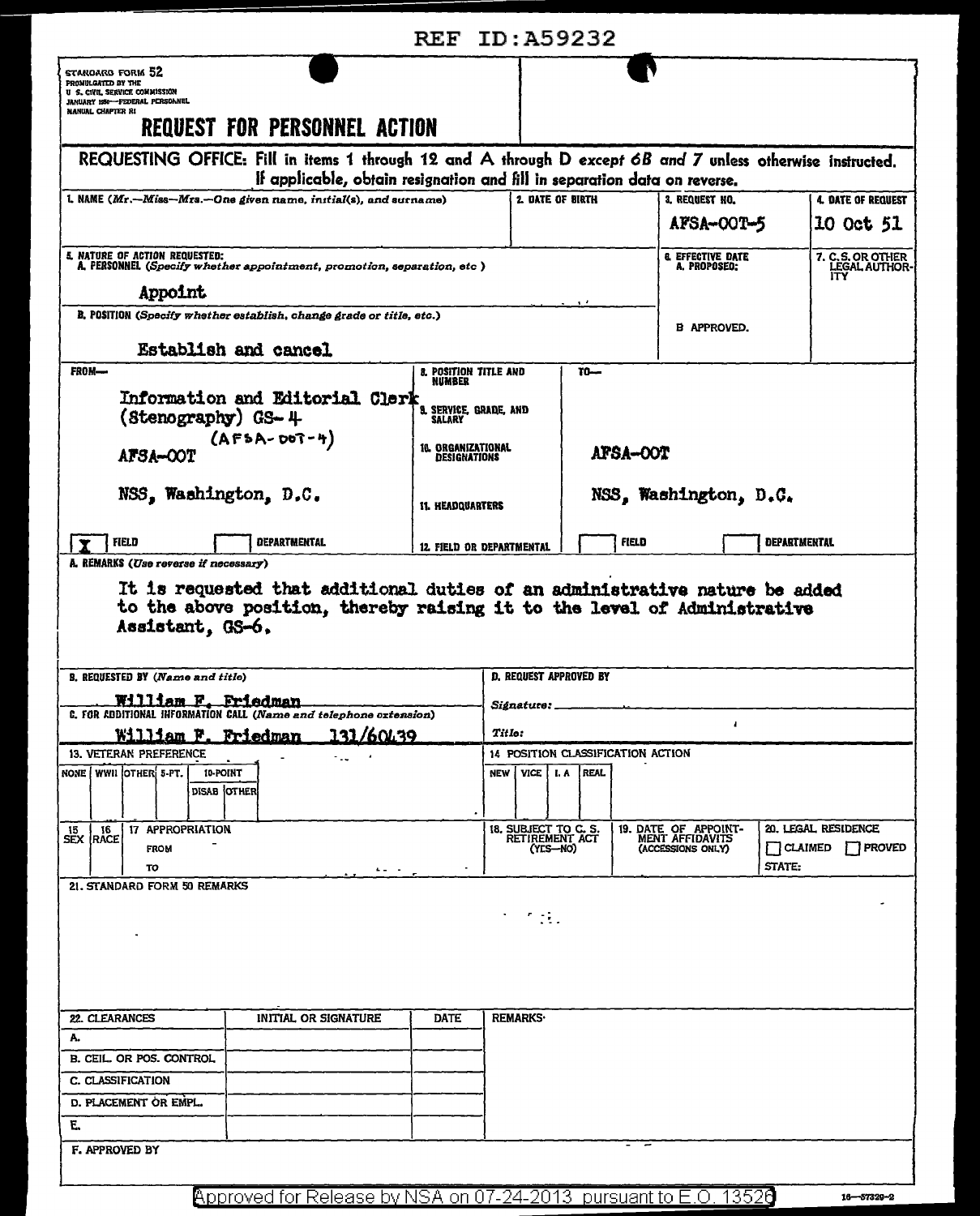REF ID: A59232 Office Memorandum . UNITED STATES GOVERNMENT DATE:  $10-t51$ TO : Mr. Friedman **FROM** SUBJECT: Possible pursonnel for 007 Names suggested by Mr. Clark as persons possibly interested in a 55-5 or 65-6 am 00T: Thiss Vina Boughton 65-5 Thiss Piggy Edgation 65-5 Arro. Jeanne Stailer 65-4 Jun Bower<br>Jun Armbrewster GJ-6 (as Adm. A=s't).